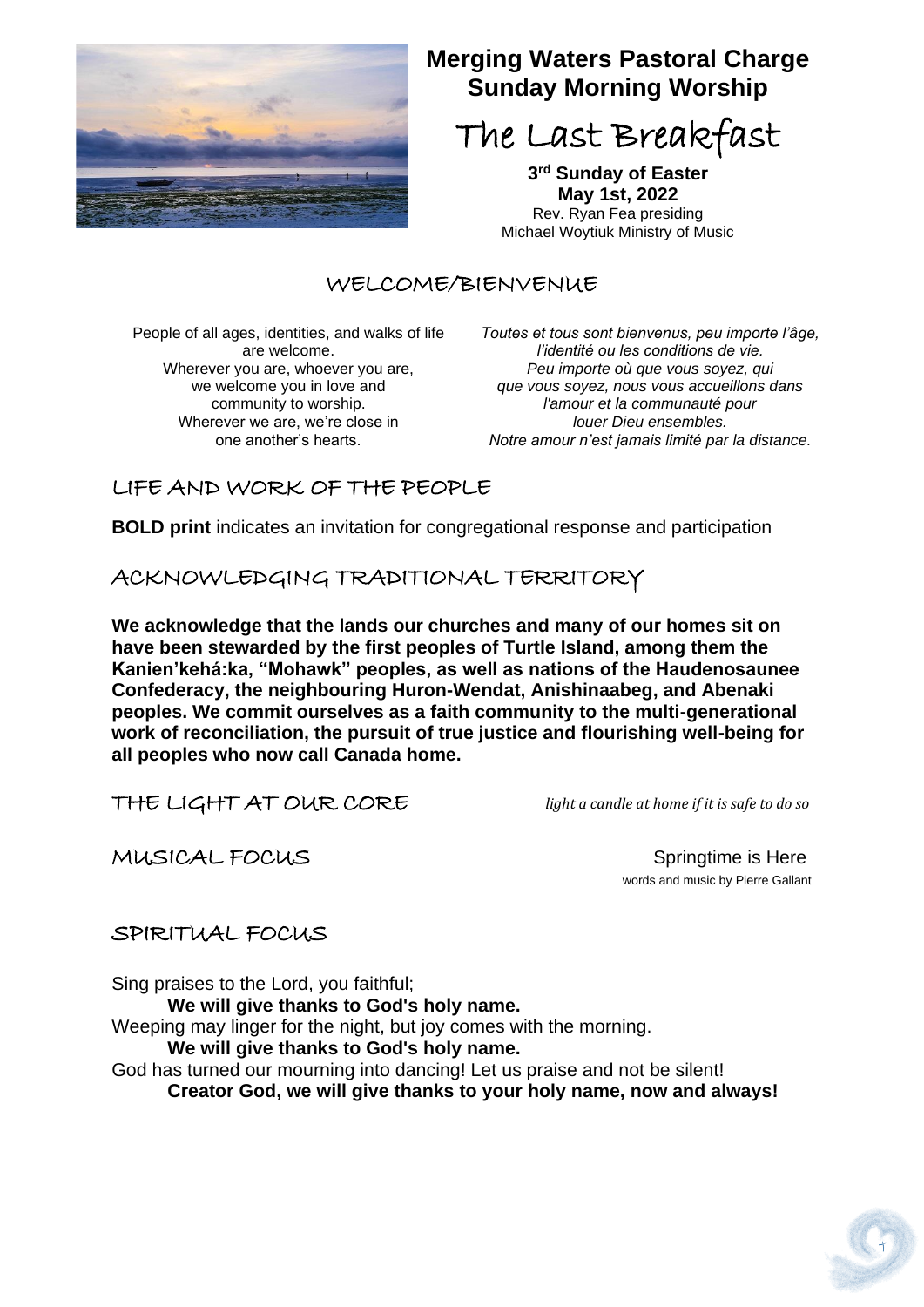**I danced in the morning when the world was begun, and I danced in the moon and the stars and the sun, and I came down from heaven and I danced on the earth; at Bethlehem I had my birth.**

*Refrain:*

**Dance, then, wherever you may be; I am the Lord of the dance, said he, and I'll lead you all, wherever you may be, and I'll lead you all in the dance, said he.**

**I danced for the scribe and the pharisee, but they would not dance and they would not follow me; I danced for the fishermen, for James and John; they came with me and the dance went on.** *R*

**I danced on the Sabbath and I cured the lame; the holy people said it was a shame; they whipped and they stripped and they hung me high, and they left me there on a cross to die.** *R*

**I danced on a Friday when the sky turned black; it's hard to dance with the devil on your back; they buried my body and they thought I'd gone, but I am the dance and I still go on.** *R*

**They cut me down and I leap up high; I am the life that will never, never die; I'll live in you if you'll live in me; I am the Lord of the dance, said he.** *R*

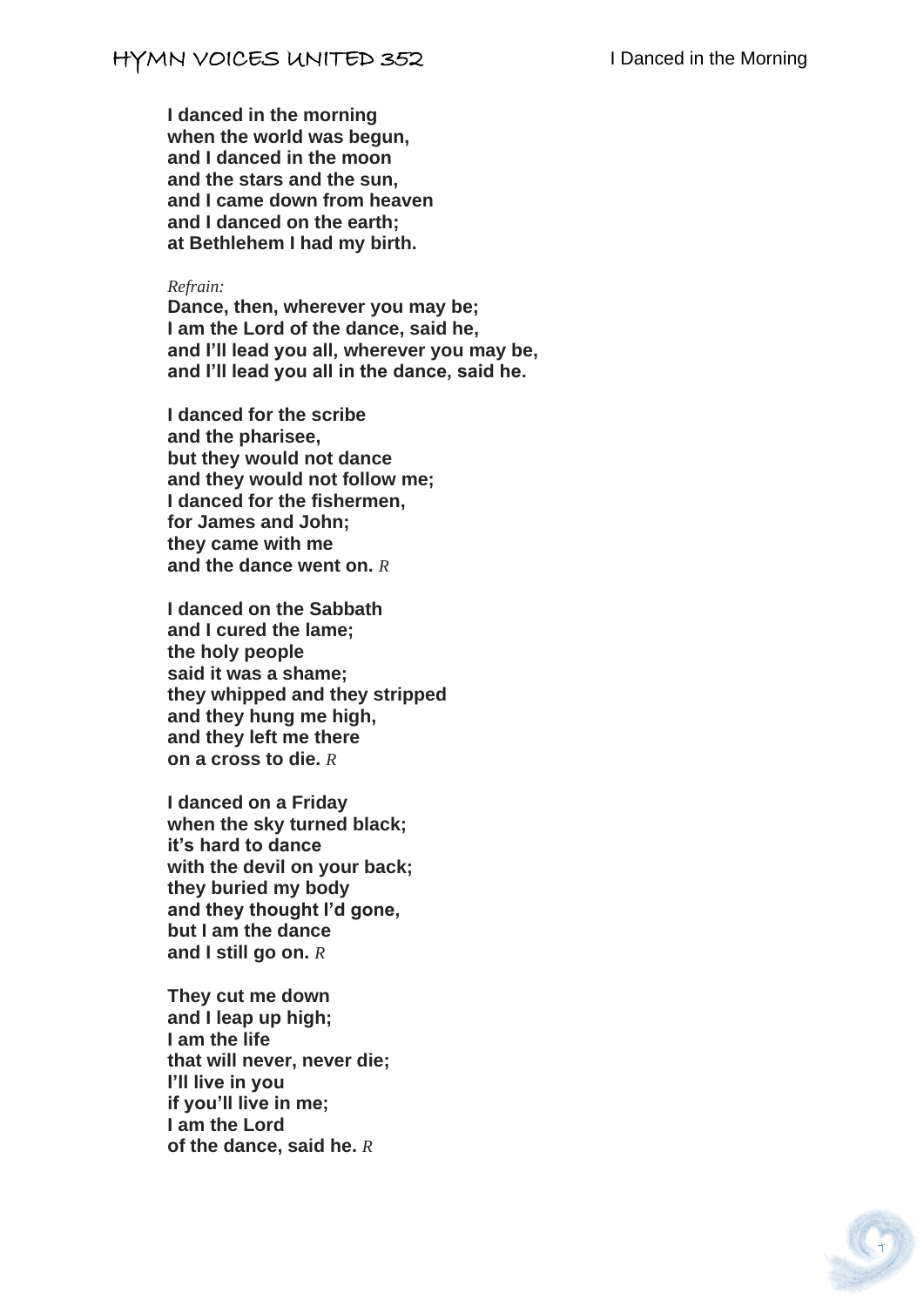#### PRAYER OF APPROACH

**Holy God, as we gather today as your people, make us attentive to your call in our lives. Help us to notice the things you do among us, the things you stir in our hearts, the opportunities that surround us to share your love with others. Guide us in this time of worship, we pray. O God of sight and insight, send your Holy Spirit to remove the scales from our eyes, so that we might see your truth and grasp your wisdom. Grant us fresh understanding of your Word and your will for our lives. Amen.**

GOSPEL John 21:1-19

After these things Jesus showed himself again to the disciples by the Sea of Tiberias; and he showed himself in this way. Gathered there together were Simon Peter, Thomas called the Twin, Nathanael of Cana in Galilee, the sons of Zebedee, and two others of his disciples. Simon Peter said to them, "I am going fishing." They said to him, "We will go with you."

**They went out and got into the boat, but that night they caught nothing.** Just after daybreak, Jesus stood on the beach; but the disciples did not know that it was Jesus. Jesus said to them, "Children, you have no fish, have you?" They answered him, "No." He said to them, "Cast the net to the right side of the boat, and you will find some."

#### **So they cast it, and now they were not able to haul it in because there were so many fish.**

That disciple whom Jesus loved said to Peter, "It is the Lord!" When Simon Peter heard that it was the Lord, he put on some clothes, for he was naked, and jumped into the sea. But the other disciples came in the boat, dragging the net full of fish, for they were not far from the land, only about a hundred yards off.

#### **When they had gone ashore, they saw a charcoal fire there, with fish on it, and bread.**

Jesus said to them, "Bring some of the fish that you have just caught." So Simon Peter went aboard and hauled the net ashore, full of large fish, a hundred fifty-three of them; and though there were so many, the net was not torn. Jesus said to them, "Come and have breakfast." Now none of the disciples dared to ask him, "Who are you?" because they knew it was the Lord. Jesus came and took the bread and gave it to them, and did the same with the fish. This was now the third time that Jesus appeared to the disciples after he was raised from the dead.

When they had finished breakfast, Jesus said to Simon Peter, "Simon son of John, do you love me more than these?" He said to him, "Yes, Lord; you know that I love you." Jesus said to him, "Feed my lambs." A second time he said to him, "Simon son of John, do you love me?"

#### **He said to him, "Yes, Lord; you know that I love you."**

Jesus said to him, "Tend my sheep." He said to him the third time, "Simon son of John, do you love me?" Peter felt hurt because he said to him the third time, "Do you love me?"

#### **And he said to him, "Lord, you know everything; you know that I love you."**

Jesus said to him, "Feed my sheep." Very truly, I tell you, when you were younger, you used to fasten your own belt and to go wherever you wished. But when you grow old, you will stretch out your hands, and someone else will fasten a belt around you and take you where you do not wish to go." (He said this to indicate the kind of death by which he would glorify God.) After this he said to him, "Follow me."

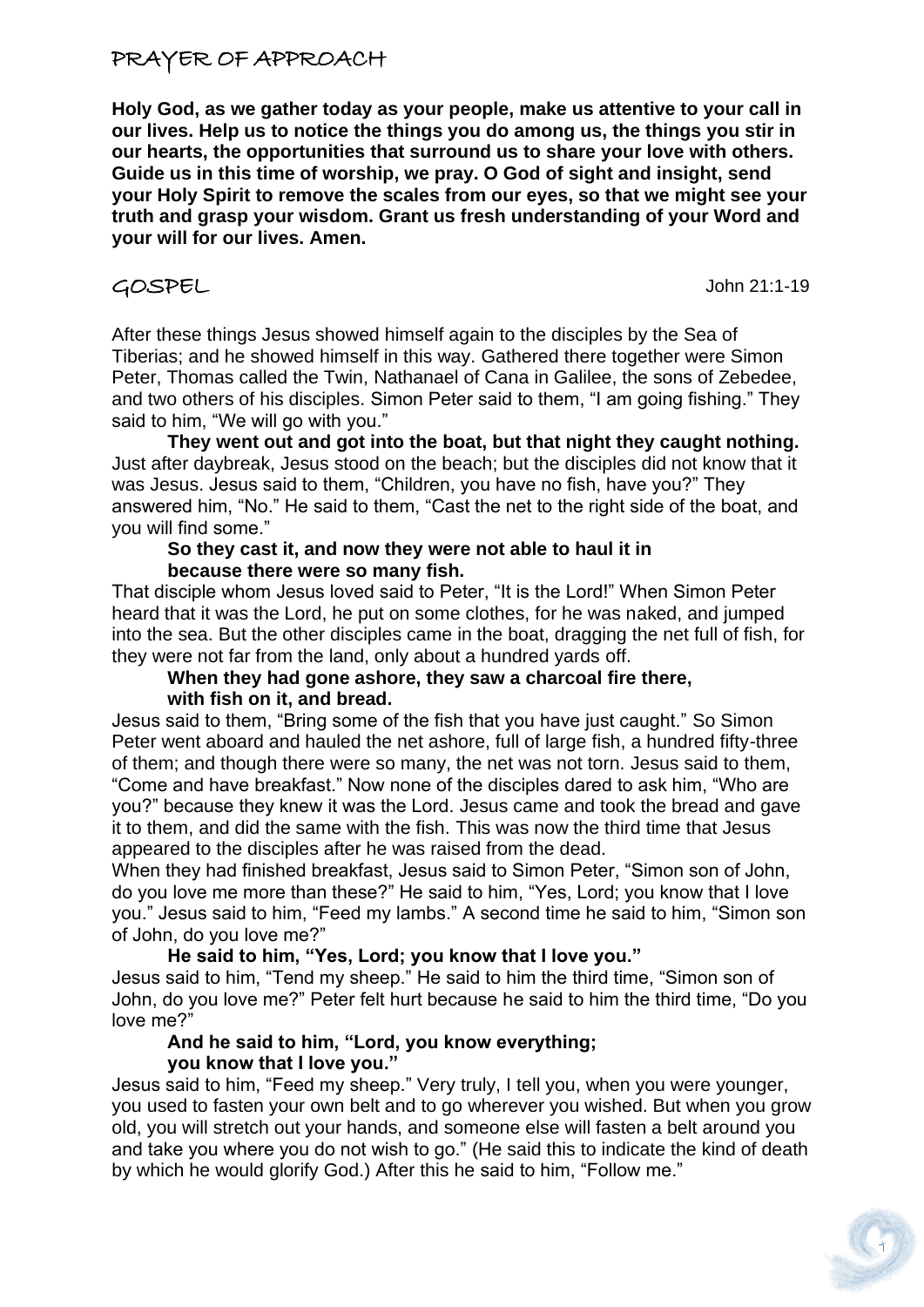**Jesus saw them fishing by the shore of Galilee, casting out their nets into the sea. Simon Peter, Andrew and the sons of Zebedee, waiting in their boats...so patiently.**

*Refrain:*

**And Jesus said, "Oh, come and follow me. Oh, leave behind your nets, I call you. Oh, come and fish with me, and your life will never be the same again."**

**A rich young person came to Jesus looking for advice. "How can I obtain eternal life?" Jesus told him, "Honour the commandments of the Lord. Then sell off all your riches...for the poor."** *R*

**"If you want to follow me, deny your very self. Take up your cross and walk the walk with me. This might seem a hardship, an impossibility, but nothing is impossible...with God."** *R*

# APPLICATION FOR TODAY THE Last Breakfast

OFFERING *We offer our prayer, time, talent, reflections, and resources*

*If you are not on pre-authorised [remittance \(PAR\)](http://mergingwaters.ca/mt-content/uploads/2020/03/form_par-authorization.pdf) and want to continue to support Merging Waters please click these links, or those provided on the site to give to: [Union Church](https://www.canadahelps.org/en/charities/union-church-ste-anne-de-bellevue/) or [Beaurepaire United](https://www.canadahelps.org/en/charities/beaurepaire-united-church/) through [CanadaHelps.org](http://www.canadahelps.org/)*

MUSICAL OFFERING DON't Stop Believin'

 by Journey solo by Bryson Davis

PRAYER OF DEDICATION

**Gracious God, You have given us life and furnished it with much beauty and blessing. In Christ you have given yourself to us. So, we offer to you a portion of what we have received to share in the work of your kin-dom. Use our energy and ability for your purposes for the sake of Jesus Christ, our Risen Lord. Amen.**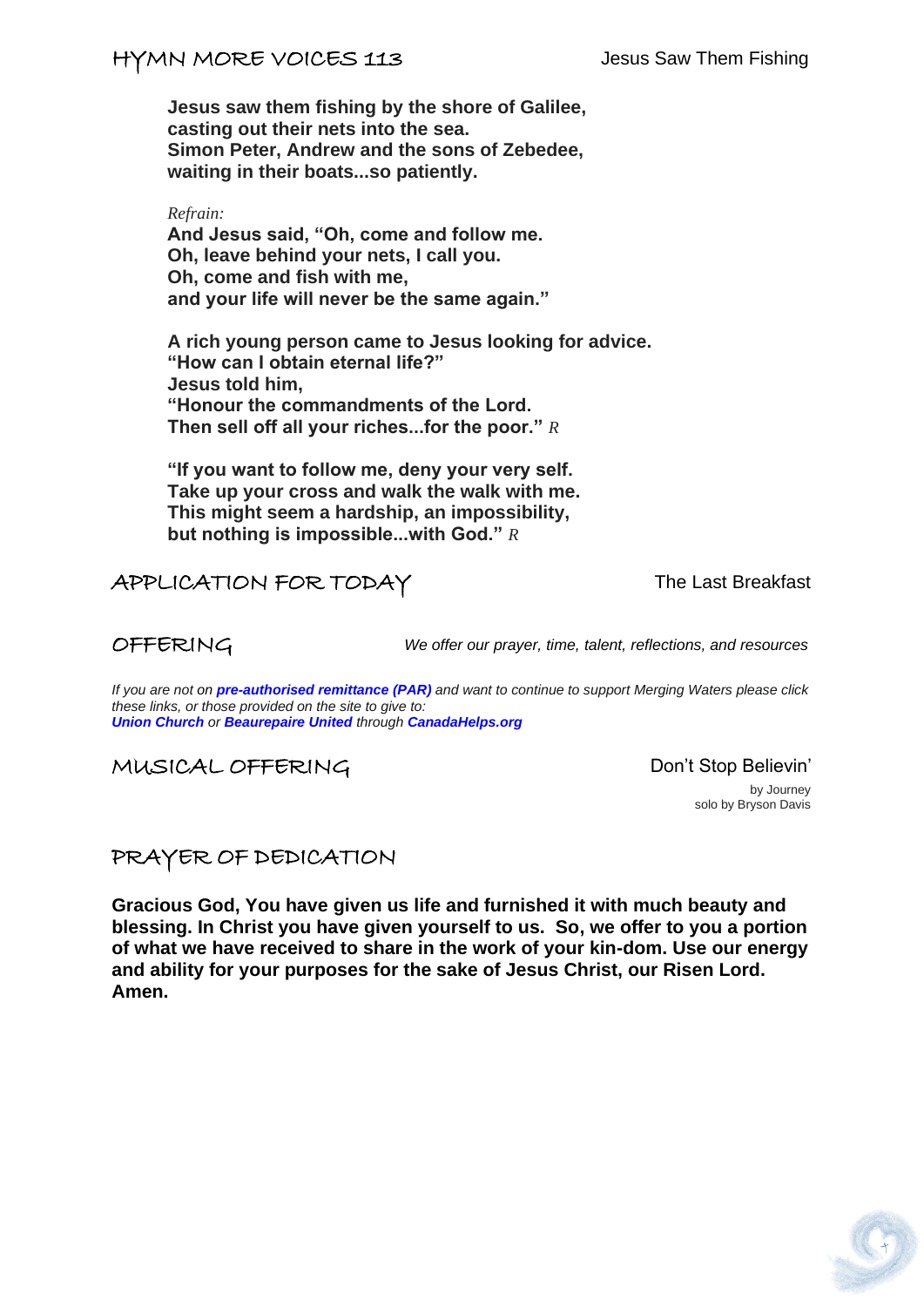## PRAYERS OF JOY AND CONCERN

## THE LORD'S PRAYER

**Our Father/Mother/Creator, in heaven, holy is your name. Your kingdom come, Your will be done on Earth as it is in heaven. Give us this day our daily bread; and forgive us our trespasses, as we forgive those who trespass against us. And lead us not into temptation, but deliver us from evil. For yours is the kingdom, and the power, and the glory, for ever and ever. Amen**

HYMN MORE VOICES 209 Go, Make a Difference

*Refrain:* **Go make a diff'rence. We can make a diff'rence. Go make a diff'rence in the world. (2x)**

**We are the salt of the earth, called to let the people see the love of God for you and me. We are the light of the world, not to be hidden but be seen. Go make a diff'rence in the world.** *R*

**We are the hands of Christ reaching out to those in need, the face of God for all to see. We are the spirit of hope; we are the voice of peace. Go make a diff'rence in the world.** *R*

**So let your love shine on, let it shine for all to see. Go make a diff'rence in the world. And the spirit of Christ will be with us as we go. Go make a diff'rence in the world.** *R*

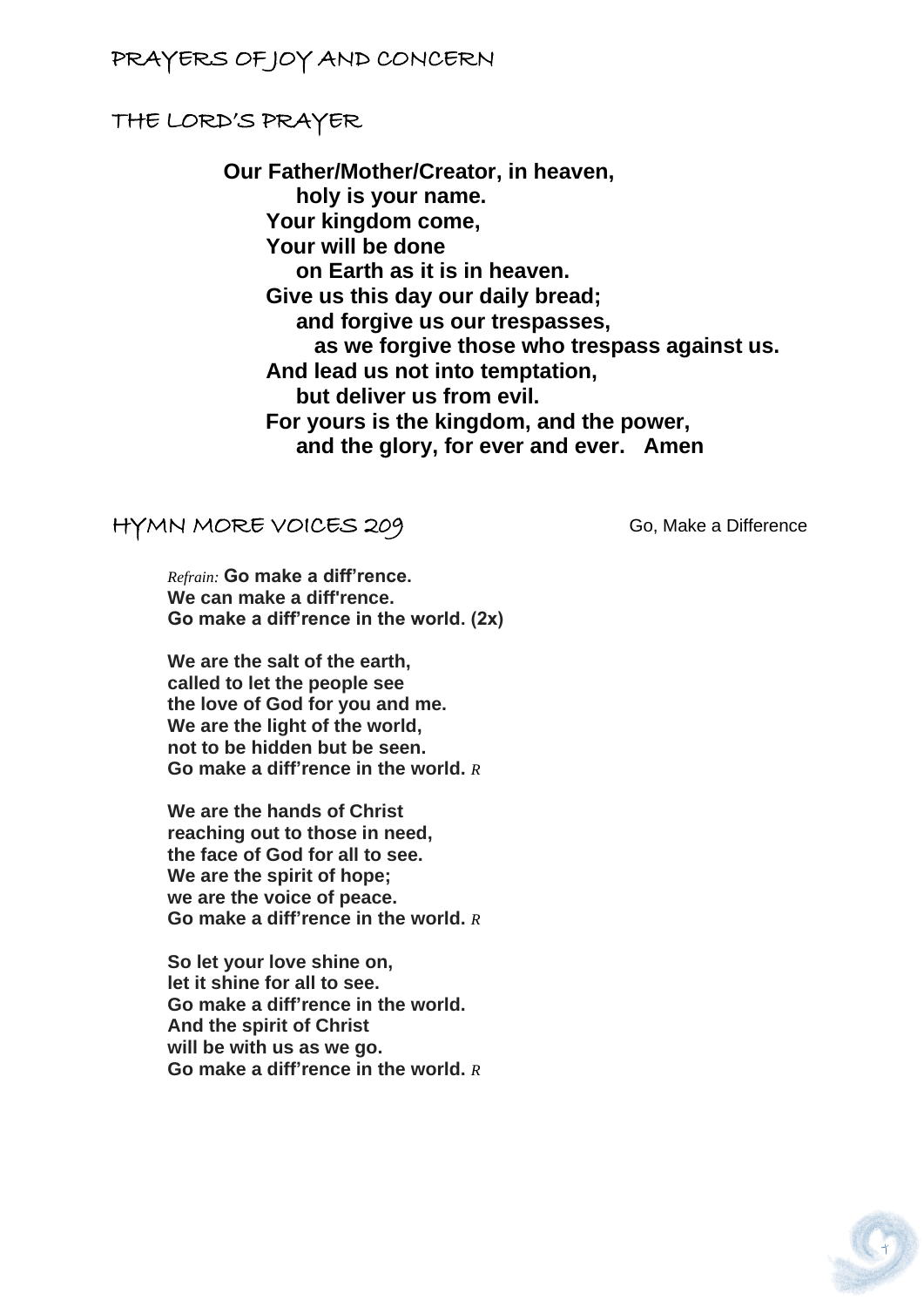Having been fed by the Spirit, **We go out to feed the world! All of God's beloved!**

MUSICAL SENDINGJazz Cantata

by Andy Beck

*~ Thank you for joining in Worship today ~*

### **MERGING WATERS PASTORAL CHARGE THE UNITED CHURCH OF CANADA Merging Waters UNION CHURCH Pastoral Charge STE. ANNE DE BELLEVUE, QUE. « An Affirming Congregation » & BEAUREPAIRE UNITED CHURCH BEACONSFIELD, QUE. Michael Woytiuk; Ministry of Music Rev. Ryan Fea, Ordained Minister [ryanfea.mergingwaters@gmail.com](mailto:ryanfea.mergingwaters@gmail.com)**  Welcome Grace Service Love **Susan Smith, Office Administrator** community **[mergingwaters@bellnet.ca](mailto:mergingwaters@bellnet.ca) (514) 445-2618**

#### **[www.mergingwaters.ca](http://www.mergingwaters.ca/)**

| <b>UPCOMING SERVICES at 10:30 a.m.</b> |                                                                                                                            |
|----------------------------------------|----------------------------------------------------------------------------------------------------------------------------|
| May $1st$ .                            | 3rd Sunday of Easter – Onsite at 25 Fieldfare, Beaconsfield and online                                                     |
| May $4th$ .                            | Merging Waters Board Meeting on ZOOM 7 pm                                                                                  |
| May $8th$ .                            | 4 <sup>th</sup> Sunday of Easter – Onsite at 25 Fieldfare, Beaconsfield and online                                         |
| May 15 <sup>th</sup> .                 | 5 <sup>th</sup> Sunday of Easter – Onsite at 24 Maple, Sainte-Anne and online                                              |
| May $22^{nd}$ .                        | 6 <sup>th</sup> Sunday of Easter – Onsite at 25 Fieldfare, Beaconsfield and online                                         |
| May 29 <sup>th</sup> .                 | 7 <sup>th</sup> Sunday of Easter – Onsite at 24 Maple, Sainte-Anne and online                                              |
|                                        | Merging Waters hosts a combined worship with United Churches of the<br>West Island of Montreal and Riverside United Church |
|                                        | This service will include the celebration of the Sacrament of Baptism                                                      |
|                                        | Please consult the website and weekly announcements for details and links                                                  |
|                                        | www.mergingwaters.ca/Worship-online                                                                                        |
|                                        | Download the Zoom App at zoom.us/download                                                                                  |

Attributions: Bible passage from New Revised Standard Version Bible, copyright © 1989 the Division of Christian Education of the National Council of the Churches of Christ in the United States of America.

Liturgy adapted from The Presbyterian Church in Canada, *Worship Planner, Third Sunday of Easter May 1st, 2022, Year C.* All rights reserved. Used with permission.<br>Hymn Reprint & Podcasting Licences: One Licence # A-730039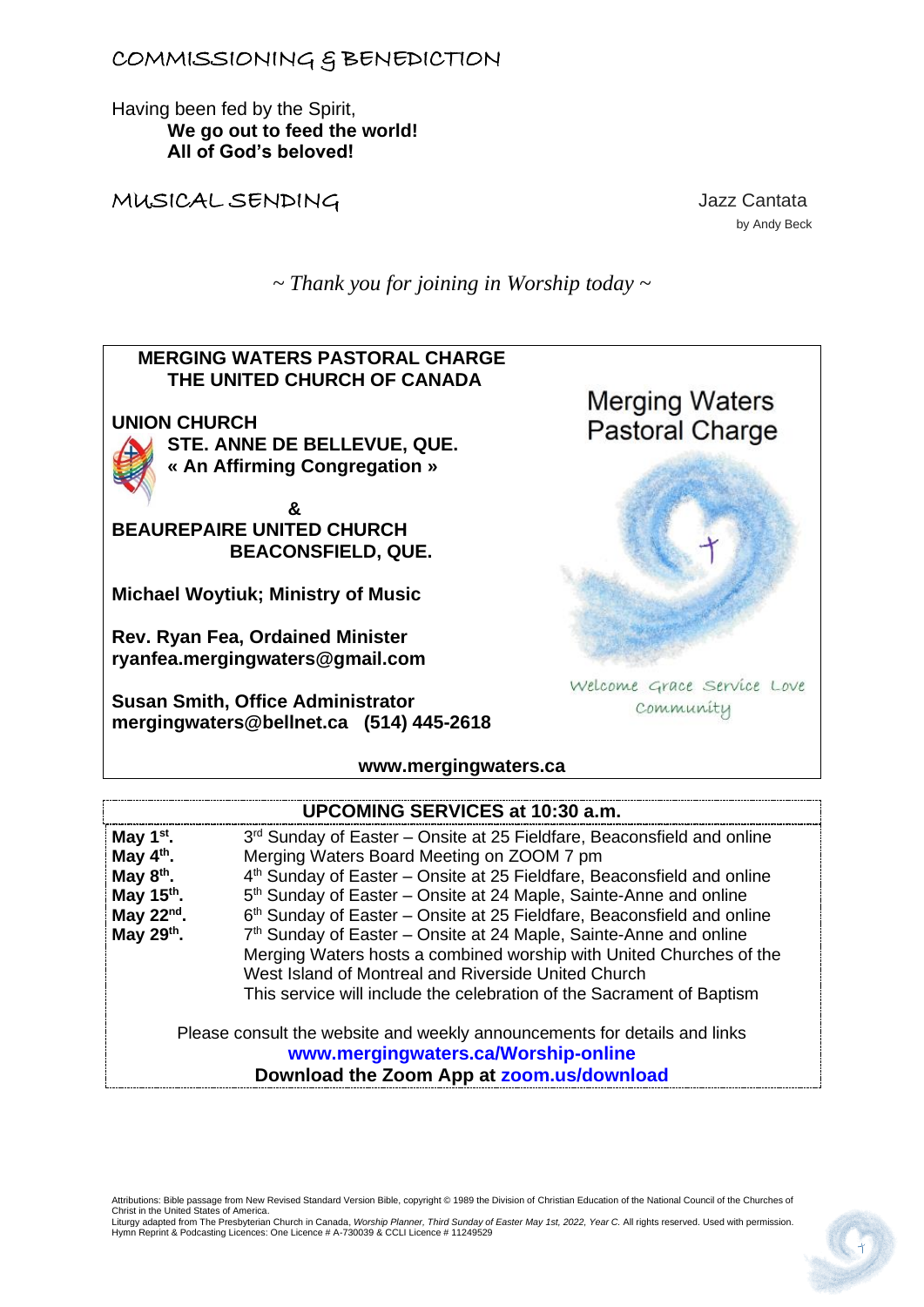

Merging Waters is a community that cares. During worship and gatherings, we are asked to continue to respect health guidelines in order to keep one another, and the community safe and comfortable. We are asked to follow the simple and loving steps of wearing a mask, maintaining a 1-to-2-meter distance between bubbles, and maintaining good hand hygiene – washing hands or using hand sanitizer. Everyone is also encouraged to seek out full vaccination. Simple and gentle ways to keep Merging Waters loving our neighbours and ourselves with care.



# **CHURCH CAFÉ**

#### <https://us02web.zoom.us/j/87964312436>

Dial by your location +1 438 809 7799 Canada Meeting ID: 879 6431 2436 Fridays @ 3 pm Details and link at www.mergingwaters.ca

A great big



# To Ken and Bernice Chisholm

For all that you do, supporting the ongoing worship life of the congregation, working with the Trustees, COVID task group, your support and care for others within the community, for helping to maintain the property while supporting visioning and strategic planning for the future, and much more

> You are a blessed blessing every day!

# **Merging Waters Pastoral Charge -- A Community That Cares**

Our Pastoral Care team is there to help you with your concerns.

- Ivy Lewis, Union Pastoral Care Chair: [lewisir@hotmail.com](mailto:lewisir@hotmail.com)
- For Beaurepaire United, the co-coordinating team of Diane Nener: [dianenener@icloud.com;](mailto:dianenener@icloud.com) & Wendy Hamel: [wendyandrewadam@yahoo.ca](mailto:wendyandrewadam@yahoo.ca)

We also have a Prayer Circle of members from both Union and Beaurepaire. If you have prayer requests, please contact Ivy at [lewisir@hotmail.com](mailto:lewisir@hotmail.com)